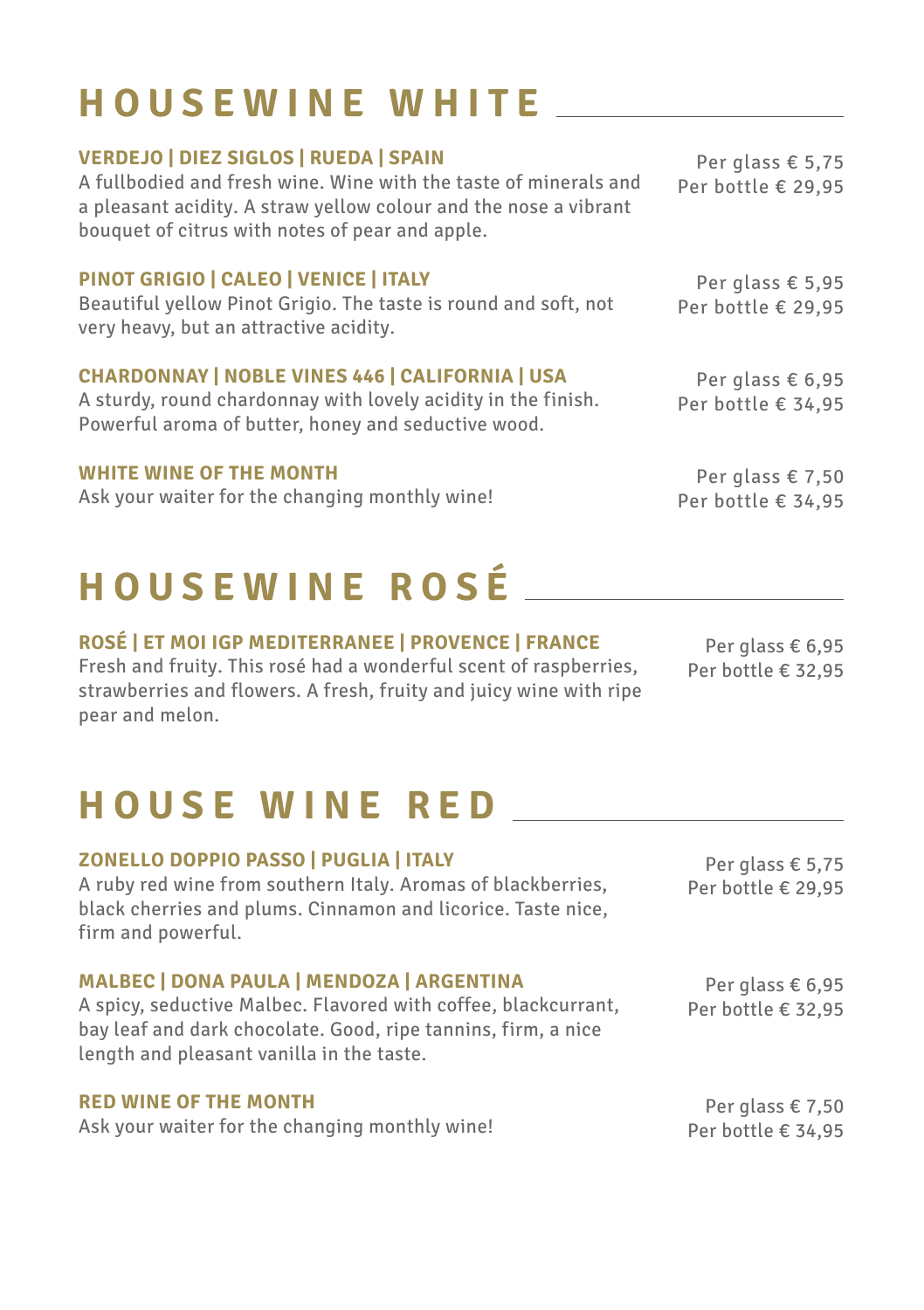| WHITE WINES                                                                                                                                                                                                                                                                      |         |
|----------------------------------------------------------------------------------------------------------------------------------------------------------------------------------------------------------------------------------------------------------------------------------|---------|
| <b>GRÜNER VELTLINER   JOHANN MÜLLNER   AUSTRIA</b><br>Nice, firm Gruner Veltliner. Well-aged white fruit, good<br>acidity, citrus grapefruit and pineapple tones. Long and<br>pleasant aftertaste with in the finale a hint of white pepper.                                     | € 29,50 |
| PINOT GRIGIO   CECILIA BERETTA   VENETO   ITALY<br>Beautiful yellow Pinot Grigio. The taste round and soft, with<br>ripe white fruit. Not very heavy, but a very balanced flavor.                                                                                                | € 31,50 |
| SAUVIGNON BLANC   ESK VALLEY RANGE   MARLBOROUGH<br><b>NEW-ZEALAND</b><br>A typical Sauvignon Blanc from this area. A mix of tropical<br>fruit, citrus and fresh tones. It contains a good acidicity<br>combined with a nice firmness.                                           | € 39,50 |
| <b>POUILLY FUMÉ   JEAN MAX ROGER   LOIRE   FRANCE</b><br>Typical of Pouilly Fumé in its dense texture and flavor, this<br>ripe wine has a smoky character that comes from the flint<br>soil, which also adds its tight, mineral texture.                                         | €42,50  |
| SANCERRE   JEAN MAX ROGER   LOIRE   FRANCE<br>Delicious fresh and open in fragrance; grapefruit,<br>gooseberries and green apple. Classic, nice acidity with a<br>pleasant dry style. Beautiful bitters, some citrus in the finish.<br>Well characterized and deliciously juicy. | € 44,50 |
| VIOGNIER   BELLINGHAM   COASTAL REGION   SOUTH<br><b>AFRICA</b><br>Ripe white fruit, raisins and bananas. Powerful but retains a<br>certain elegance. An intense and mature wine with notes of<br>nuts and honey with a nice length.                                             | €49,50  |
| CHABLIS   VINCENT DAMPT   BOURGOGNE   FRANKRIJK<br>Beautiful light yellow Chablis. A fresh and sleek wine with<br>the minerals that are characteristic of Chablis. Light and dry,<br>with notes of citrus and apricot.                                                           | € 54,50 |
| <b>MEURSAULT   PATRIARCHE   BOURGOGNE   FRANCE</b><br>Aromas of butter, brioche, almond and vanilla.<br>Roasted almond, hazelnut and honey in the taste.                                                                                                                         | €72,50  |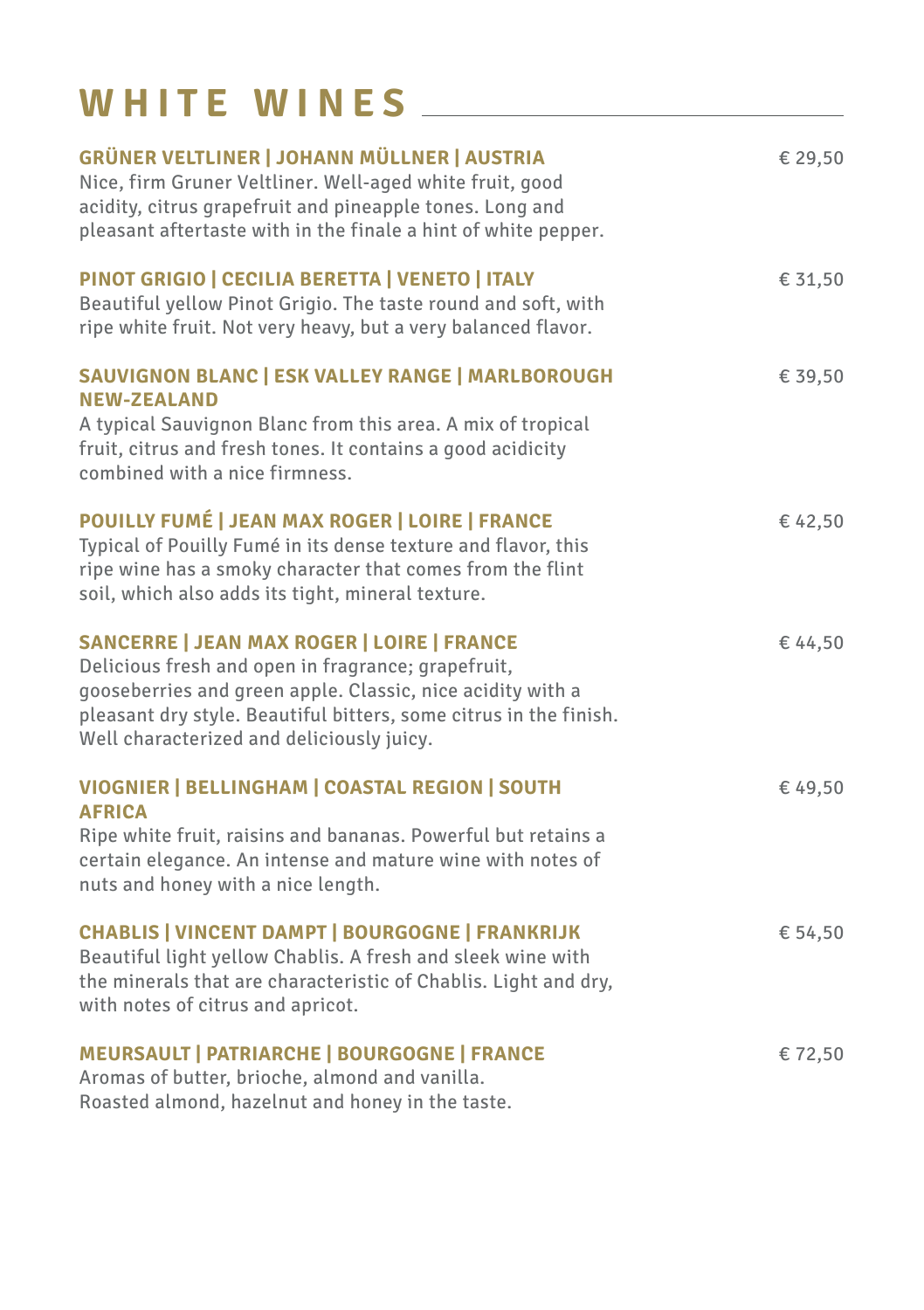# **RED WINES**

| SHIRAZ   BELLINGHAM   COASTAL REGION   SOUTH AFRICA<br>Ripe black fruit combined with pepper, cacoa and wood. In the mouth a lot<br>of powerful fruit, something floral and a spicy touch of pepper and spices.                                                                              | € 32,50  |
|----------------------------------------------------------------------------------------------------------------------------------------------------------------------------------------------------------------------------------------------------------------------------------------------|----------|
| PINOT NOIR   NOBLE VINES 667   CALIFORNIA   USA<br>Pleasant, sturdy Pinot Noir. The scent of vanilla and blackcurrant. In<br>addition black pepper, plums and coffee. Soft and open but with a nice<br>firmness.                                                                             | € 38,50  |
| <b>MARQUÉS DE CACERES   EXCELLENCE   RIOJA   SPAIN</b><br>A very classic, heavy and powerfull wine. But still a real elegant Rioja.<br>Tones of red fruit.                                                                                                                                   | € 44,50  |
| CHÂTEAUNEUF-DU-PAPE   JEAN-LUC COLOMBO   RHONE   FRANCE<br>Beautiful dark purple, warm and round wine. Tones of red fruit and spices<br>but still gentle and soft. Nice taninnes, length and structure.                                                                                      | € 52,50  |
| <b>CABERNET SAUVIGNON   1924 DOUBLE BLACK BOURBON BARREL AGED</b><br>  LODI   V.S.<br>Nice dark red wine. In the scent notes of black fruit, plum, warm spices,<br>butter and vanilla. Nuances of black fruit, caramel and butterscotch. A<br>soft finish with light spices and some cedar.  | € 54,50  |
| AMARONE RISERVA   CECILIA BERETTA   VALPOLICELLA   ITALY<br>Beautiful scent, intense and broad. Raisins, sweet cherries and plums.<br>Complex with a special fullness and depth in the taste. The aftertaste has a<br>characteristic bitterness and a dry style.                             | € 56,50  |
| <b>MERLOT/CABERNET SAUVIGNON   CHATEAU MONTLABERT</b><br><b>SAINT-ÉMILION GRAND CRU   BURGUNDY   FRANCE</b><br>Fruity wine with the aromas of black fruit and mahogany. Very elegant on<br>the nose. Full of flavor and a velvety finish.                                                    | € 72,00  |
| MERLOT/CABERNET FRANC/CABERNET SAUVIGNON<br><b>GRAND CRU CLASSÉ SAINT JULIEN   CHATEAU BEYCHEVELLE</b><br><b>BURGUNDY   FRANCE</b><br>The wine has a deep red colour and the nose dominate fruity aromas such<br>as black cherry and blueberry. There are also hints of wood noticeable, but | € 240,00 |

not that dominant. The taste begins elegant and fresh with a long and tasty finish.